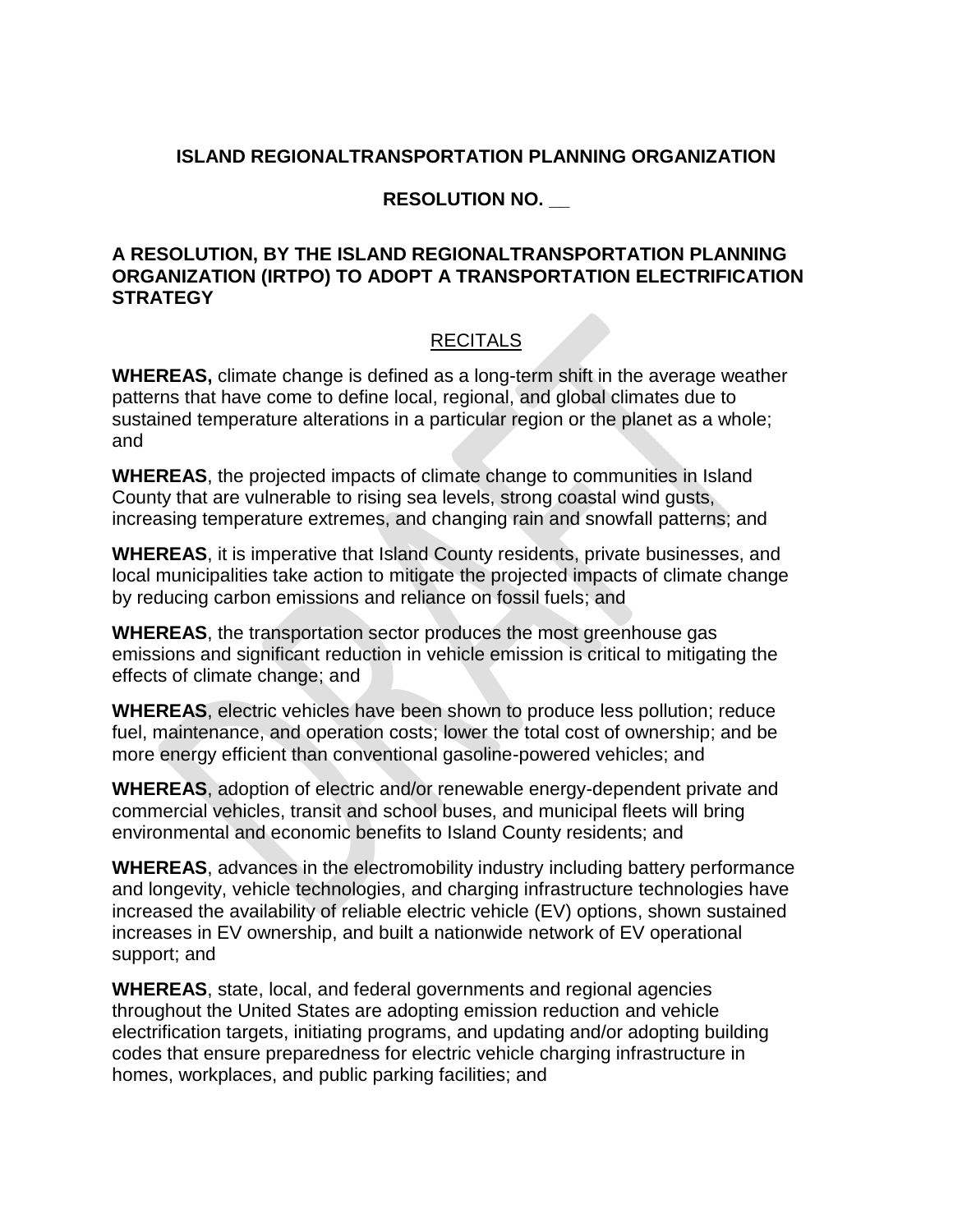**WHEREAS**, it is imperative that IRTPO member agencies adopt a set of reasonable goals and courses of action to increase electric vehicle adoption, charging station accessibility, and municipal fleet electrification; and

**FURTHERMORE**, Island County residents are increasingly favoring electric vehicles to reduce cost of ownership and help lower greenhouse gas emissions. These vehicles will require convenient, accessible public charging stations;

**NOW, THEREFORE, BE IT RESOLVED**, the IRTPO recognizes the critical nature of global warming and climate change, is cognizant of the actions being taken by governments and global organizations to increase EV adoption, and pledges to take steps to support the use of electric vehicles by private owners and municipal fleets; and

**BE IT FURTHER RESOLVED**, the IRTPO supports the following potential actions for member agencies and other organizations within the Island region.

- 1. Adoption of a reasonable plan to incrementally increase the countywide proportion of private electric vehicle ownership that reflects Washington state's goal of electric vehicles comprising eight percent of all new vehicle sales by 2025;
- 2. Promotion of workplace electric vehicle charging and supporting temporary local tax exemptions or monetary benefits for businesses that provide charging facilities for employees;
- 3. Advertisement to increase public awareness of existing financial incentives supporting electrical vehicle purchase, such as federal vehicle tax credits, Washington state sales tax exemption on new/used electric vehicles, and lowinterest electric vehicle purchase loans;
- 4. Adoption of electric vehicle-ready building codes for single family, multifamily, and commercial uses;
- 5. Adoption of a reasonable plan to incrementally increase the number of electric vehicles within a member agency's or organization's fleet;
- 6. Adoption of a reasonable goal to incrementally increase the proportion of electric or other zero-emissions buses, based on bus replacement cycles, mileage, and available models within a member agency's fleet;
- 7. Increase in State and Federal investments in charging stations and related infrastructure, as well as for the purchase of zero-emissions buses, supporting infrastructure, and the technical assistance needed to transition to an electric fleet.
- 8. Adoption of initiatives that will increase access to public charging stations through partnership with:
	- Electrical utilities (Puget Sound Energy and Snohomish County Public Utility District) to install, operate, and/or maintain public fast charging stations.
	- Local businesses, hotels, parks, tourist destinations, and other commercial businesses to install charging stations for customer use.
	- Local governments and other member entities.